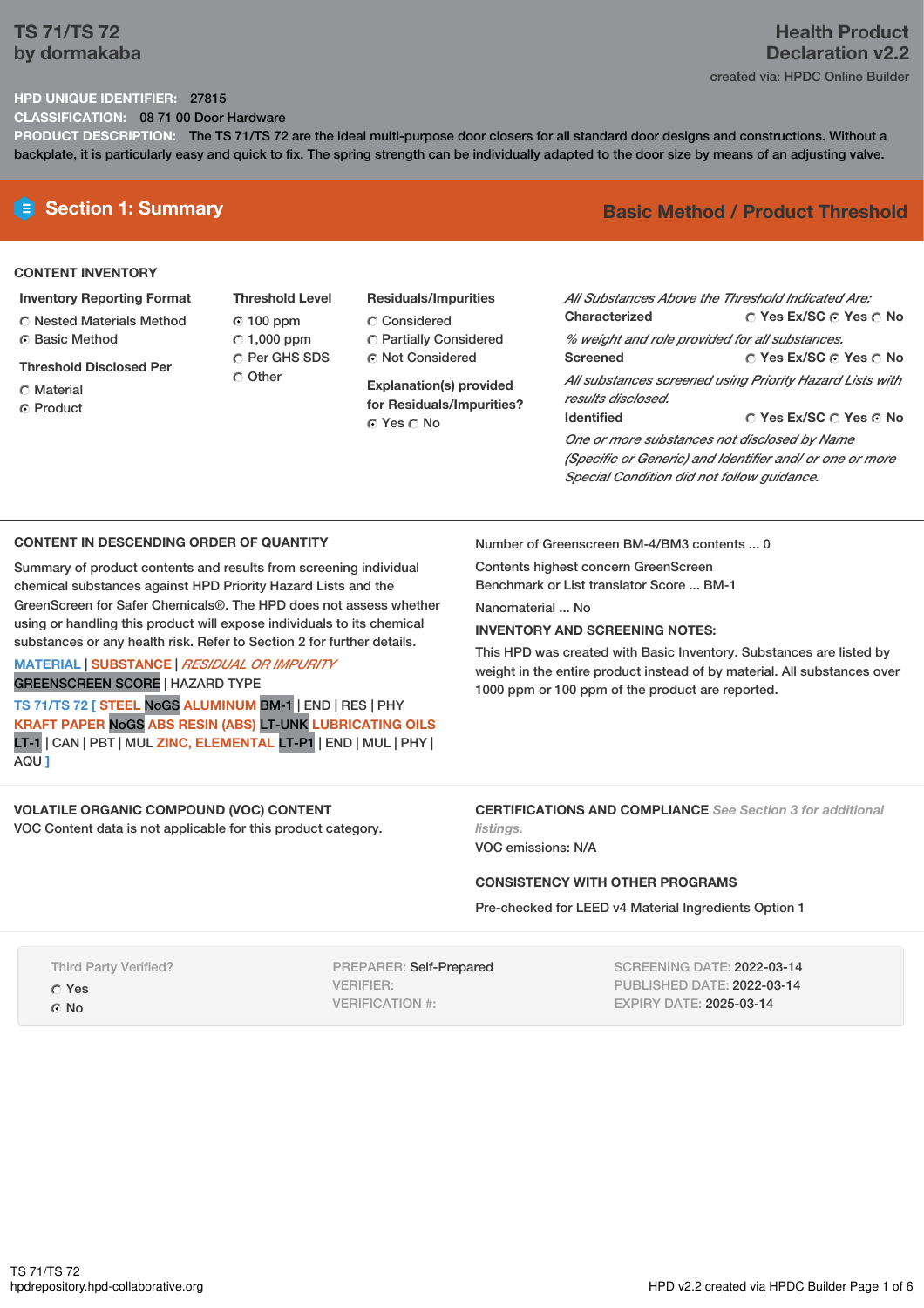This section lists contents in a product based on specific threshold(s) and reports detailed health information including hazards. This HPD uses the *inventory method indicated above, which is one of three possible methods:*

- *Basic Inventory method with Product-level threshold.*
- *Nested Material Inventory method with Product-level threshold*
- *Nested Material Inventory method with individual Material-level thresholds*

Definitions and requirements for the three inventory methods and requirements for each data field can be found in the HPD Open Standard version *2.2, available on the HPDC website at: [www.hpd-collaborative.org/hpd-2-2-standard](https://www.hpd-collaborative.org/hpd-2-2-standard)*

# **TS 71/TS 72**

PRODUCT THRESHOLD: 100 ppm RESIDUALS AND IMPURITIES CONSIDERED: No

RESIDUALS AND IMPURITIES NOTES: No residuals or impurities are expected in these materials at or above the inventory threshold. dormakaba products consist of finished components, and no chemical reactions are needed to develop our products.

OTHER PRODUCT NOTES: -

| <b>STEEL</b>             |                                                                |                 |          | ID: 12597-69-2                                 |  |
|--------------------------|----------------------------------------------------------------|-----------------|----------|------------------------------------------------|--|
|                          | HAZARD SCREENING METHOD: Pharos Chemical and Materials Library |                 |          | HAZARD SCREENING DATE: 2022-03-15 1:37:40      |  |
| $\%$ : 64.0000 - 64.0000 | <b>GS: NoGS</b>                                                | $RC:$ Both      | NANO: No | <b>SUBSTANCE ROLE: Hardware</b>                |  |
| <b>HAZARD TYPE</b>       | <b>AGENCY AND LIST TITLES</b>                                  | <b>WARNINGS</b> |          |                                                |  |
| None found               |                                                                |                 |          | No warnings found on HPD Priority Hazard Lists |  |
|                          |                                                                |                 |          |                                                |  |

SUBSTANCE NOTES: -

| <b>ALUMINUM</b>        |                                              |                                                                |                                                                                        |          |                 | ID: 7429-90-5                                                                                                                                                                                                                                                                                                                                                                     |
|------------------------|----------------------------------------------|----------------------------------------------------------------|----------------------------------------------------------------------------------------|----------|-----------------|-----------------------------------------------------------------------------------------------------------------------------------------------------------------------------------------------------------------------------------------------------------------------------------------------------------------------------------------------------------------------------------|
|                        |                                              |                                                                |                                                                                        |          |                 |                                                                                                                                                                                                                                                                                                                                                                                   |
| %: $20.0000 - 20.0000$ | $GS:$ BM-1                                   |                                                                |                                                                                        | NANO: No |                 |                                                                                                                                                                                                                                                                                                                                                                                   |
| <b>HAZARD TYPE</b>     | <b>AGENCY AND LIST TITLES</b>                |                                                                |                                                                                        |          |                 |                                                                                                                                                                                                                                                                                                                                                                                   |
| <b>END</b>             | <b>TEDX - Potential Endocrine Disruptors</b> |                                                                |                                                                                        |          |                 |                                                                                                                                                                                                                                                                                                                                                                                   |
| <b>RES</b>             | <b>AOEC - Asthmagens</b>                     |                                                                |                                                                                        |          |                 |                                                                                                                                                                                                                                                                                                                                                                                   |
| <b>PHY</b>             |                                              |                                                                | or $2$ ]                                                                               |          |                 |                                                                                                                                                                                                                                                                                                                                                                                   |
| <b>PHY</b>             |                                              |                                                                |                                                                                        |          |                 |                                                                                                                                                                                                                                                                                                                                                                                   |
|                        |                                              | HAZARD SCREENING METHOD: Pharos Chemical and Materials Library | EU - GHS (H-Statements) Annex 6 Table 3-1<br>EU - GHS (H-Statements) Annex 6 Table 3-1 | RC: Both | <b>WARNINGS</b> | HAZARD SCREENING DATE: 2022-03-15 1:37:40<br><b>SUBSTANCE ROLE: Hardware</b><br><b>Potential Endocrine Disruptor</b><br>Asthmagen (Rs) - sensitizer-induced<br>H228 - Flammable solid [Flammable solids - Category 1<br>H261 - In contact with water releases flammable gases<br>[Substances and mixtures which, in contact with water,<br>emit flammable gases - Category 2 or 3 |

SUBSTANCE NOTES: -

| I KRAFT PAPER          |                                                                |          |                 | ID: Not registered                        |
|------------------------|----------------------------------------------------------------|----------|-----------------|-------------------------------------------|
|                        | HAZARD SCREENING METHOD: Pharos Chemical and Materials Library |          |                 | HAZARD SCREENING DATE: 2022-03-15 1:37:41 |
| $\%$ : 7.0000 - 7.0000 | GS: NoGS                                                       | RC: Both | NANO: <b>No</b> | <b>SUBSTANCE ROLE: Hardware</b>           |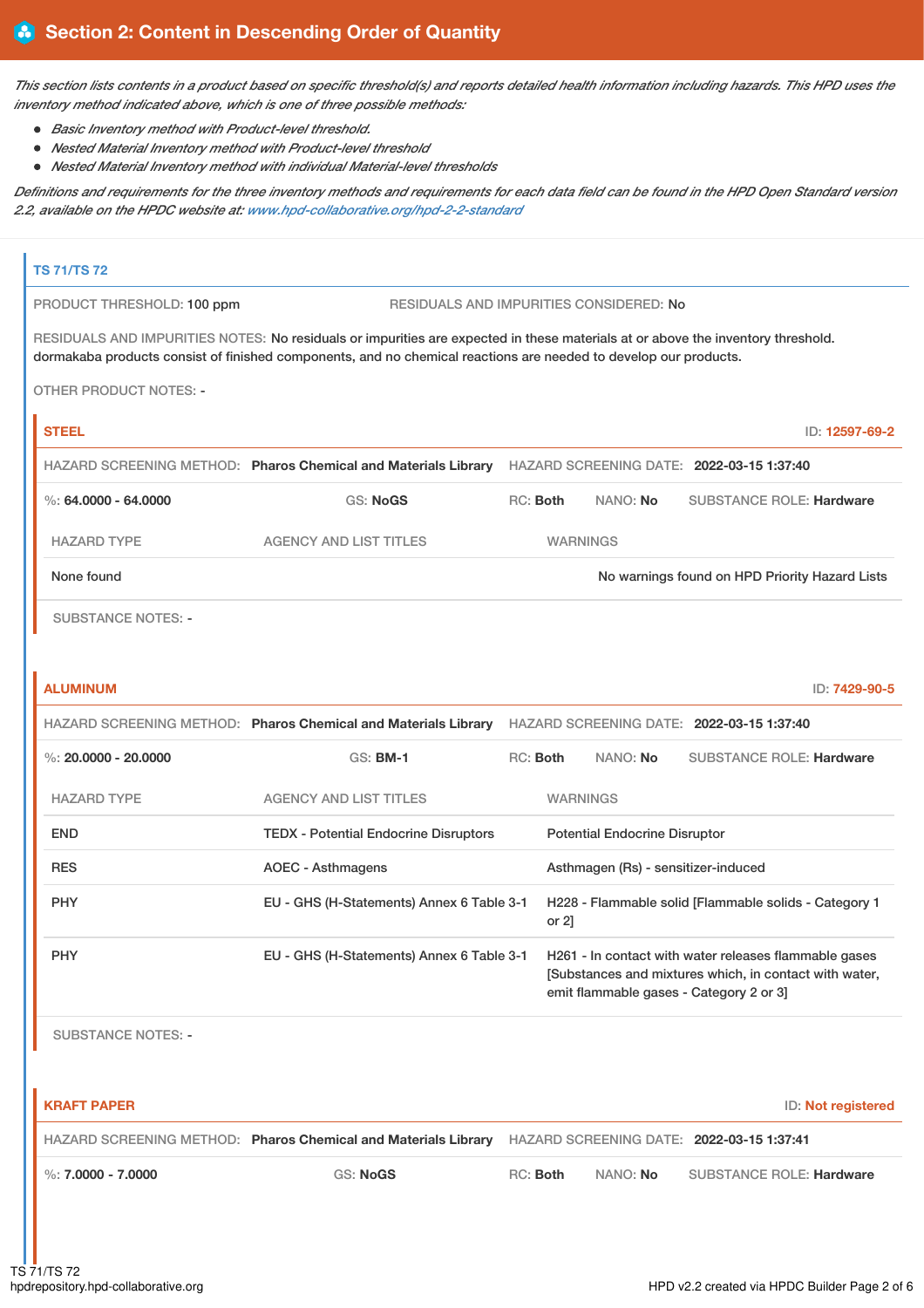| <b>HAZARD TYPE</b>        | <b>AGENCY AND LIST TITLES</b>                                                                            |                | <b>WARNINGS</b> |                    |                                                                                                   |                |
|---------------------------|----------------------------------------------------------------------------------------------------------|----------------|-----------------|--------------------|---------------------------------------------------------------------------------------------------|----------------|
| None found                |                                                                                                          |                |                 |                    | No warnings found on HPD Priority Hazard Lists                                                    |                |
| <b>SUBSTANCE NOTES: -</b> |                                                                                                          |                |                 |                    |                                                                                                   |                |
| <b>ABS RESIN (ABS)</b>    |                                                                                                          |                |                 |                    |                                                                                                   | ID: 9003-56-9  |
|                           | HAZARD SCREENING METHOD: Pharos Chemical and Materials Library HAZARD SCREENING DATE: 2022-03-15 1:37:41 |                |                 |                    |                                                                                                   |                |
| %: $4.0000 - 4.0000$      | <b>GS: LT-UNK</b>                                                                                        | <b>RC: UNK</b> |                 | NANO: No           | <b>SUBSTANCE ROLE: Hardware</b>                                                                   |                |
| <b>HAZARD TYPE</b>        | <b>AGENCY AND LIST TITLES</b>                                                                            |                | <b>WARNINGS</b> |                    |                                                                                                   |                |
| None found                |                                                                                                          |                |                 |                    | No warnings found on HPD Priority Hazard Lists                                                    |                |
| <b>SUBSTANCE NOTES: -</b> |                                                                                                          |                |                 |                    |                                                                                                   |                |
| <b>LUBRICATING OILS</b>   |                                                                                                          |                |                 |                    |                                                                                                   | ID: 74869-22-0 |
|                           | HAZARD SCREENING METHOD: Pharos Chemical and Materials Library HAZARD SCREENING DATE: 2022-03-15 1:37:42 |                |                 |                    |                                                                                                   |                |
| %: $4.0000 - 4.0000$      | $GS: LT-1$                                                                                               | <b>RC: UNK</b> |                 | NANO: No           | <b>SUBSTANCE ROLE: Lubricant</b>                                                                  |                |
| <b>HAZARD TYPE</b>        | <b>AGENCY AND LIST TITLES</b>                                                                            |                | <b>WARNINGS</b> |                    |                                                                                                   |                |
| <b>CAN</b>                | <b>EU - REACH Annex XVII CMRs</b>                                                                        |                |                 |                    | Carcinogen Category 2 - Substances which should be<br>regarded as if they are Carcinogenic to man |                |
| <b>CAN</b>                | <b>EU - Annex VI CMRs</b>                                                                                |                |                 | on animal evidence | Carcinogen Category 1B - Presumed Carcinogen based                                                |                |
| PBT                       | EC - CEPA DSL                                                                                            |                |                 | (PBiTH) to humans  | Persistent, Bioaccumulative and inherently Toxic                                                  |                |
| <b>MUL</b>                | ChemSec - SIN List                                                                                       |                | Toxicant        |                    | CMR - Carcinogen, Mutagen &/or Reproductive                                                       |                |
| CAN                       | <b>GHS - Australia</b>                                                                                   |                | 1A or 1B]       |                    | H350 - May cause cancer [Carcinogenicity - Category                                               |                |
| CAN                       | EU - GHS (H-Statements) Annex 6 Table 3-1                                                                |                | 1A or 1B]       |                    | H350 - May cause cancer [Carcinogenicity - Category                                               |                |
| <b>SUBSTANCE NOTES: -</b> |                                                                                                          |                |                 |                    |                                                                                                   |                |
| <b>ZINC, ELEMENTAL</b>    |                                                                                                          |                |                 |                    |                                                                                                   | ID: 7440-66-6  |
|                           | HAZARD SCREENING METHOD: Pharos Chemical and Materials Library                                           |                |                 |                    | HAZARD SCREENING DATE: 2022-03-15 1:37:42                                                         |                |
| $\%$ : 1.0000 - 1.0000    | GS: LT-P1                                                                                                | RC: Both       |                 | NANO: No           | <b>SUBSTANCE ROLE: Hardware</b>                                                                   |                |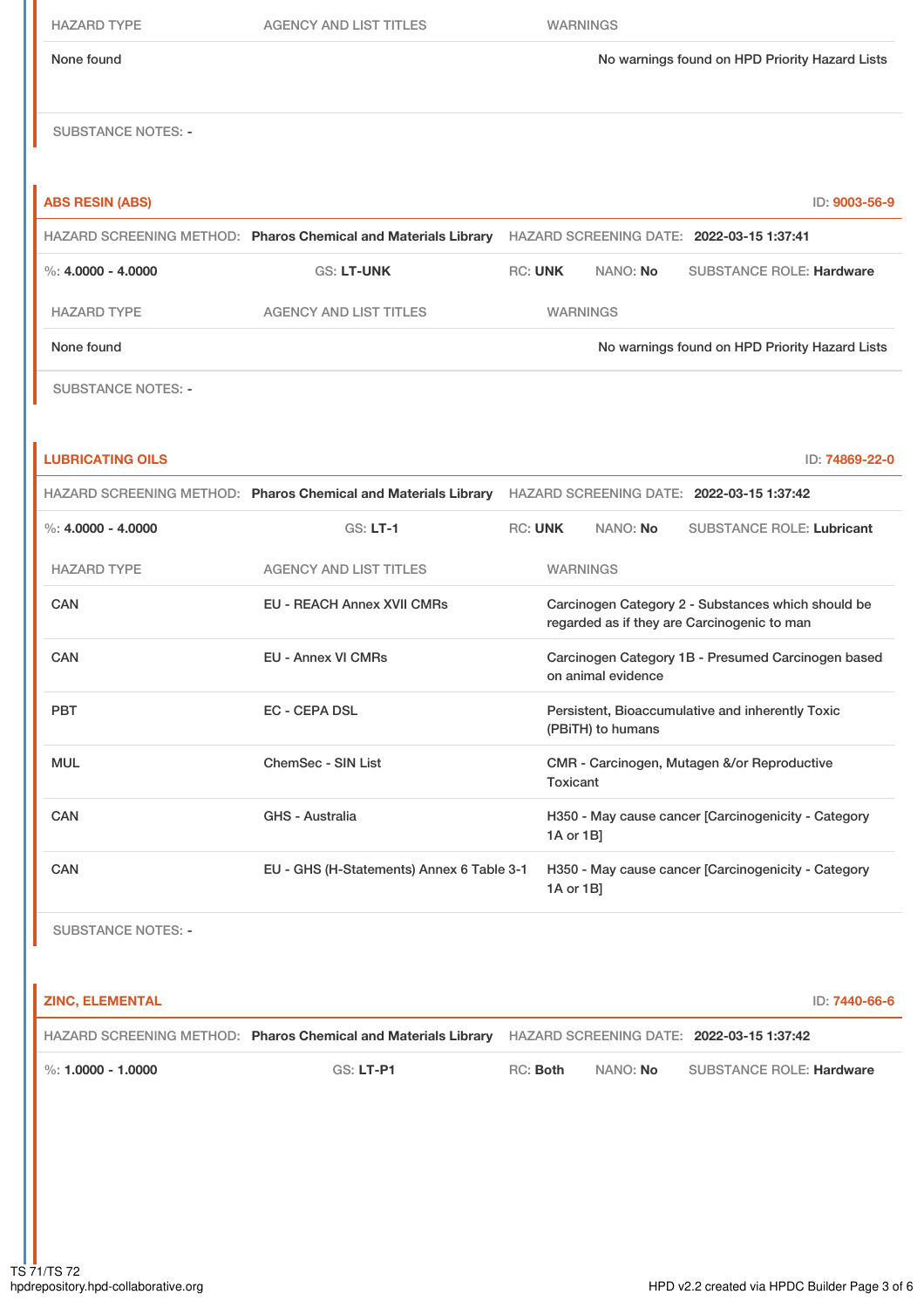| <b>HAZARD TYPE</b> | <b>AGENCY AND LIST TITLES</b>                  | <b>WARNINGS</b>                                                                                                                                                                         |
|--------------------|------------------------------------------------|-----------------------------------------------------------------------------------------------------------------------------------------------------------------------------------------|
| <b>END</b>         | <b>TEDX</b> - Potential Endocrine Disruptors   | <b>Potential Endocrine Disruptor</b>                                                                                                                                                    |
| <b>MUL</b>         | German FEA - Substances Hazardous to<br>Waters | Class 2 - Hazard to Waters                                                                                                                                                              |
| <b>PHY</b>         | EU - GHS (H-Statements) Annex 6 Table 3-1      | H260 - In contact with water releases flammable gases<br>which may ignite spontaneously [Substances and<br>mixtures which, in contact with water, emit flammable<br>gases - Category 1] |
| <b>AQU</b>         | EU - GHS (H-Statements) Annex 6 Table 3-1      | H400 - Very toxic to aquatic life [Hazardous to the<br>aquatic environment (acute) - Category 1]                                                                                        |
| <b>AQU</b>         | EU - GHS (H-Statements) Annex 6 Table 3-1      | H410 - Very toxic to aquatic life with long lasting effects<br>[Hazardous to the aquatic environment (chronic) -<br>Category 1]                                                         |
| <b>PHY</b>         | EU - GHS (H-Statements) Annex 6 Table 3-1      | H250 - Catches fire spontaneously if exposed to air<br>[Pyrophoric liquids; Pyrophoric solids - Category 1]                                                                             |

SUBSTANCE NOTES: -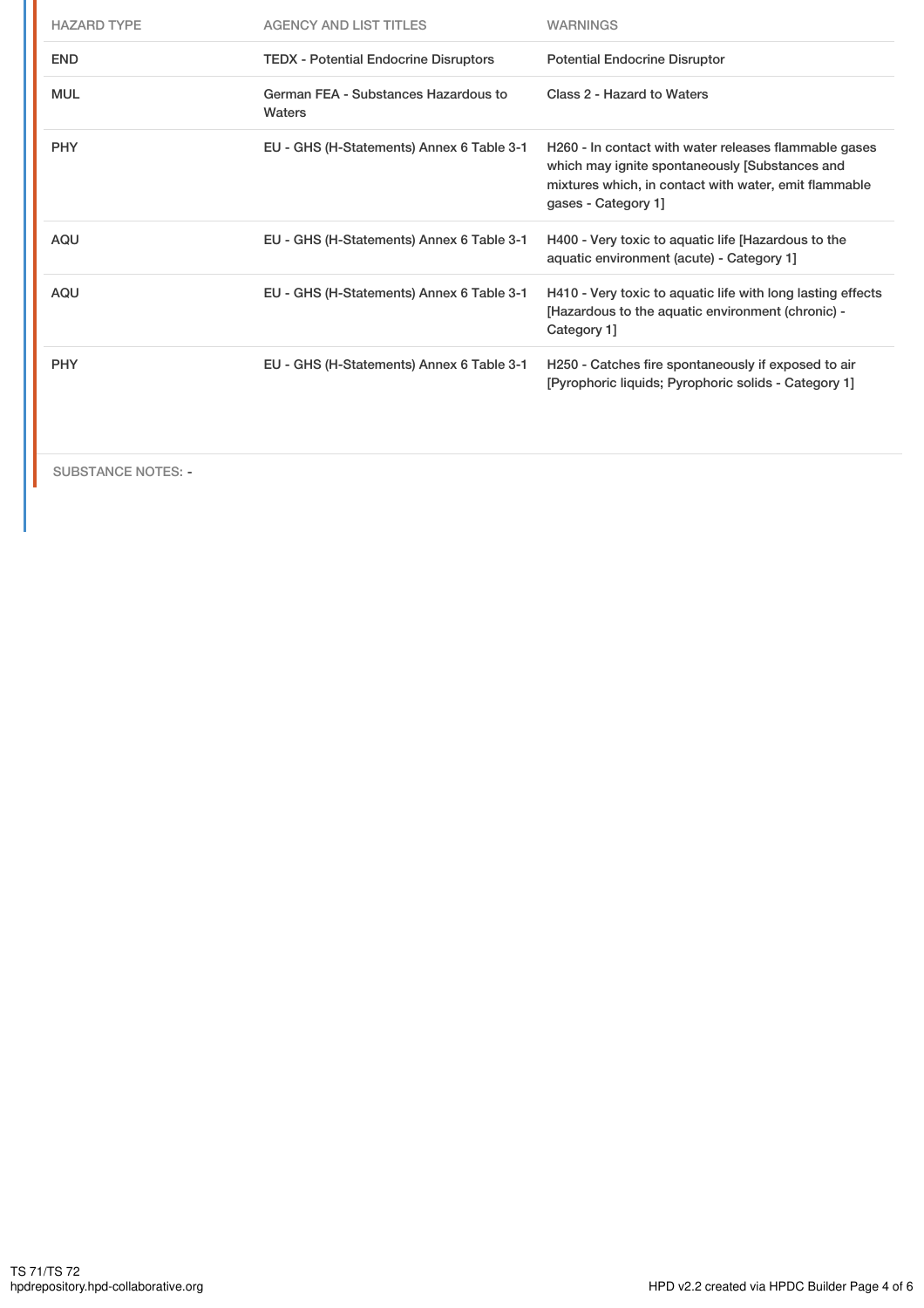This section lists applicable certification and standards compliance information for VOC emissions and VOC content. Other types of health or *environmental performance testing or certifications completed for the product may be provided.*

| <b>VOC EMISSIONS</b>                                        | N/A                                               |                       |
|-------------------------------------------------------------|---------------------------------------------------|-----------------------|
| CERTIFYING PARTY: Self-declared<br>APPLICABLE FACILITIES: - | ISSUE DATE: 2022-01-<br><b>EXPIRY DATE:</b><br>19 | CERTIFIER OR LAB: N/A |
| CERTIFICATE URL:                                            |                                                   |                       |

CERTIFICATION AND COMPLIANCE NOTES: This HPD is for a product that is NOT liquid/wet applied.

# **Section 4: Accessories**

This section lists related products or materials that the manufacturer requires or recommends for installation (such as adhesives or fasteners), maintenance, cleaning, or operations. For information relating to the contents of these related products, refer to their applicable Health Product *Declarations, if available.*

No accessories are required for this product.

## **Section 5: General Notes**

dormakaba has resulted from the merger of the two well-established brands Dorma and Kaba, both known for their expertise in the area of smart and secure access solutions. Together we stand for more than 150 years of security and reliability. Our master brand dormakaba stands for our offering of products, solutions and services for secure access to buildings and rooms from a single source. Our global brand power supports us to become the trusted industry leader. For more information, please go to: www.dormakaba.com. The information contained in this HPD is to be used only as a voluntary information on our products. dormakaba makes no representation or warranty as to the completeness or accuracy of the information contained herein. The products and specifications set forth in this HPD are subject to change without notice and dormakaba disclaims any and all liability for such changes. The information contained herein is provided without warranties of any kind, either express or implied, and dormakaba disclaims any and all liability for typographical, printing, or production errors or changes affecting the specifications contained herein. dormakaba DISCLAIMS ALL WARRANTIES, EXPRESS OR IMPLIED, INCLUDING, BUT NOT LIMITED TO, THE IMPLIED WARRANTIES OF MERCHANTABILITY AND FITNESS FOR A PARTICULAR PURPOSE. IN NO EVENT WILL dormakaba BE LIABLE FOR ANY INCIDENTAL, INDIRECT OR CONSEQUENTIAL DAMAGES ARISING FROM THE SALE OR USE OF ANY PRODUCT. All sales of products shall be subject to dormakaba's applicable General Terms and Conditions, a copy of which will be provided by your local dormakaba organisation upon request.